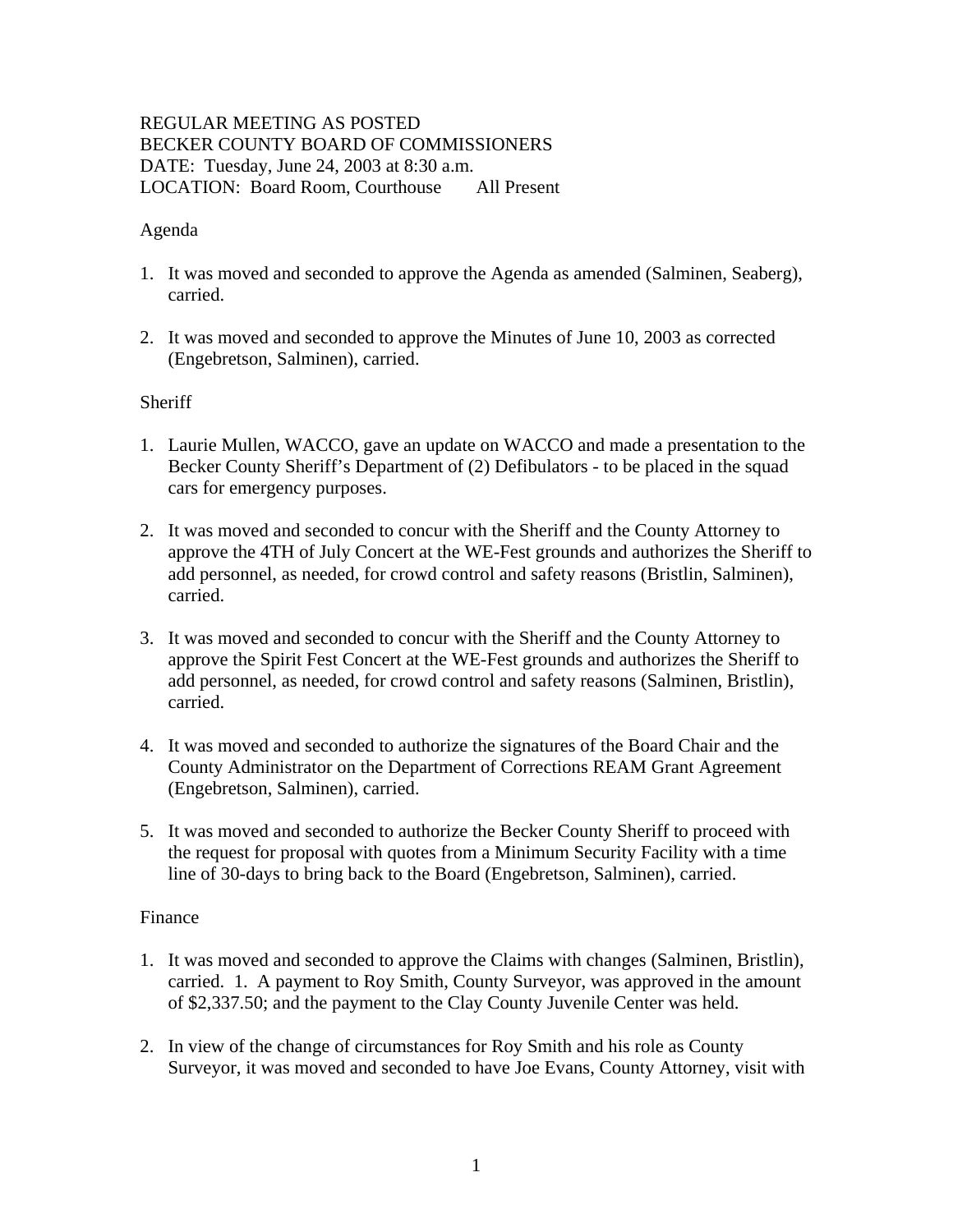Roy Smith to determine if the county should be in possession of certain items in his office (Engebretson, Salminen), carried.

- 3. Capital Purchases Requests:
	- a. It was moved and seconded to concur with the Finance Committee to approve the Human Services Request for Computer Equipment for a state employee housed in Becker County in the amount of \$1054.50. This will be state re-imbursed through Adult Mental Health Initiative (Bristlin, Salminen), carried.
	- b. It was moved and seconded concur with the Finance Committee to approve the IT Department's request for the Lease Buy Out for \$1 of the IBM AS/400 and to not purchase the maintenance agreement with the expectation that any hardware replacement could be paid out of the general fund.(Bristlin, Seaberg), carried.
	- c. It was moved and seconded to concur with the Finance Committee to approve the IT Department's request for a membership with NOREX, a group of IT professionals throughout North America. The Committee approves a 1-year membership to see if expectations are met (Bristlin, Engebretson), carried.
	- d. It was moved and seconded to concur with the Finance Committee to approve the request for an ERS Audit/ACS Telephone Service. The audit will be conducted on previous billings and will not include future savings. ERS will receive 50% of the savings recovered from past billings (Bristlin, Salminen), carried.
- 4. Transfers:
	- a. It was moved and seconded to concur with the Finance Committee to transfer the budgeted amount for the Court Administrator's remodeling into the 02 Account (Engebretson, Salminen), carried.
	- b. It was moved and seconded to concur with the Finance Committee to transfer the existing FISH Funds into the new FISH Checking Account in the amount of \$1145.12 (Bristlin, Engebretson), carried.

# Auditor

- 1. It was moved and seconded to approve the use of Form No. 9011-1AM to apply for sale of alcoholic beverages on the liquor licensed premises until 2:00 A.M. on all days of the week effective July 1, 2003 (Engebretson, Bristlin), carried.
- 2. It was moved and seconded to approve the following applications for the 2:00 A.M. sale of alcoholic beverages for the Shoreham Hotel and the Horseshoe, Inc., Soo Pass Ranch (Salminen, Bristlin), carried.
- 3. It was moved and seconded to pass Resolution No. 06-03-2A for the re-purchase of Tax-Forfeited Land Parcel No. R15.0098.000 (Engebretson, Bristlin), carried.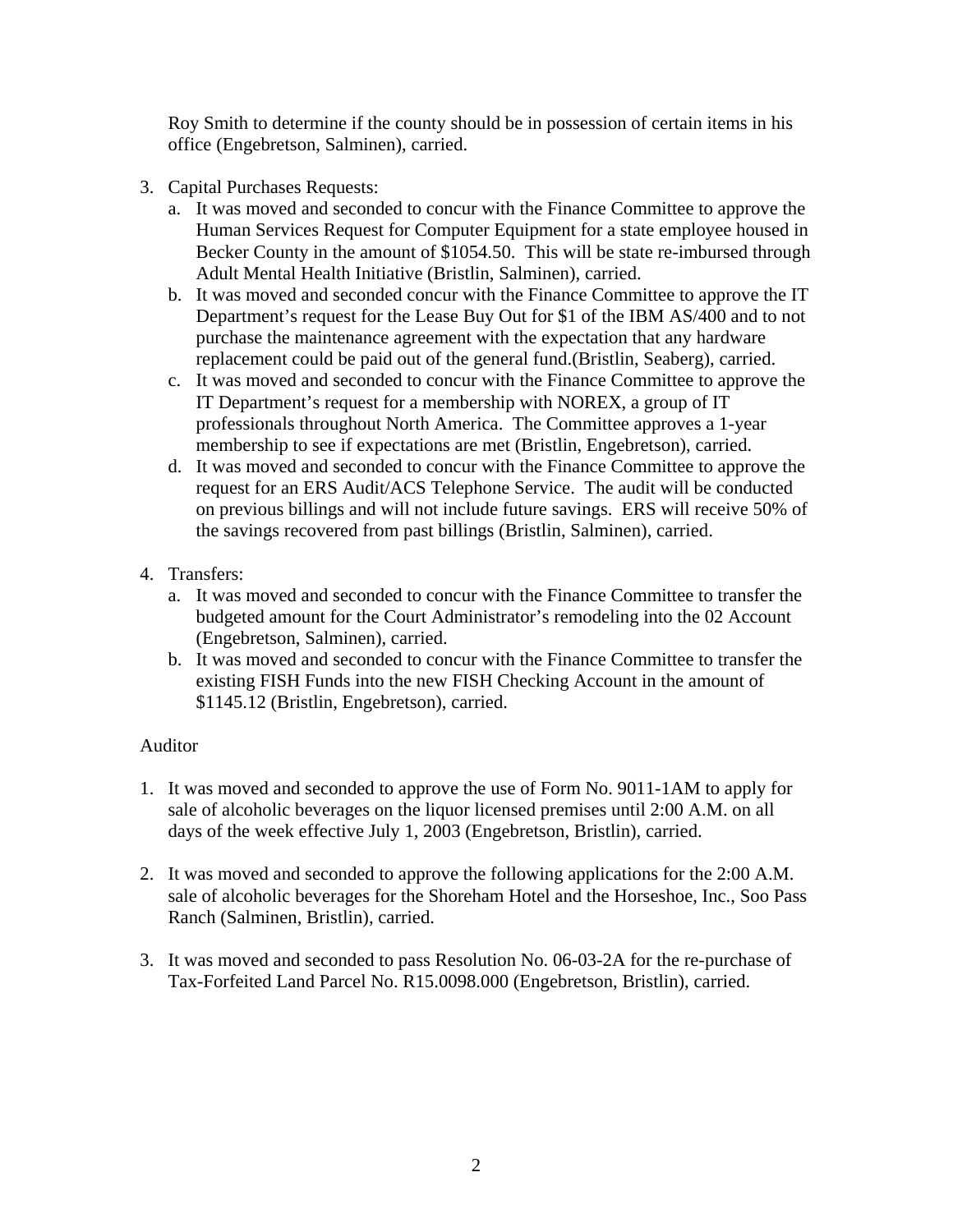#### Assessor

#### 2003 Tax Payable

| Parcel #    | Twn/City    | Amount | Reason     |         |
|-------------|-------------|--------|------------|---------|
| 06.0245.001 | Cormorant   | \$244  | Homestead  |         |
| 17.0275.001 | Lake Eunice | 426    | Homestead  |         |
| 18.0182.000 | Lake Park   | 404    | Correction |         |
| 18.0401.000 |             |        | Lake Park  | $+$ \$2 |
| 20.0204.000 | Maple Grove | 112    | Homestead  |         |

# NRM

1. It was moved and seconded to authorize Chip Lohmeier to advertise for bids for Site Preparation for (6) sites, to be funded through the Resource Development Fund (Engebretson, Salminen), carried.

#### Highway

- 1. It was moved and seconded to pass Resolution No. DOH 06-03-2B, Bid Award Project SAP 03-639-08, awarding the bid to Central Specialties, Inc, low bidder in the amount of \$409,764.88 and authorizes the Chair and the County Administrator to execute and enter into said contract (Engebretson, Salminen), carried.
- 2. It was moved and seconded to approve the Chair to sign the Becker County Tax-Forfeited Right-of-way Easement on Parcel No.'s 3908-06 and 3908-07 (Engebretson, Bristlin), carried.
- 3. It was moved and seconded to pass Resolution No. DOH 06-03-2C, Maintenance Superintendent Reclassification from C-4-3 (1) to C-5-1 (1) (Engebretson, Salminen), carried.
- 4. A Highway Construction update was given.
- 5. It was moved and seconded to approve the Addendum to the GIS Contract with Pro-West Systems and authorizing the Chair and County Administrator's signatures (Bristlin, Salminen), carried.

#### Human Services

- 1. It was moved and seconded to approve the Agenda as amended (Engebretson, Seaberg), carried.
- 2. It was moved and seconded to approve the Transit Claims (Engebretson, Bristlin), carried.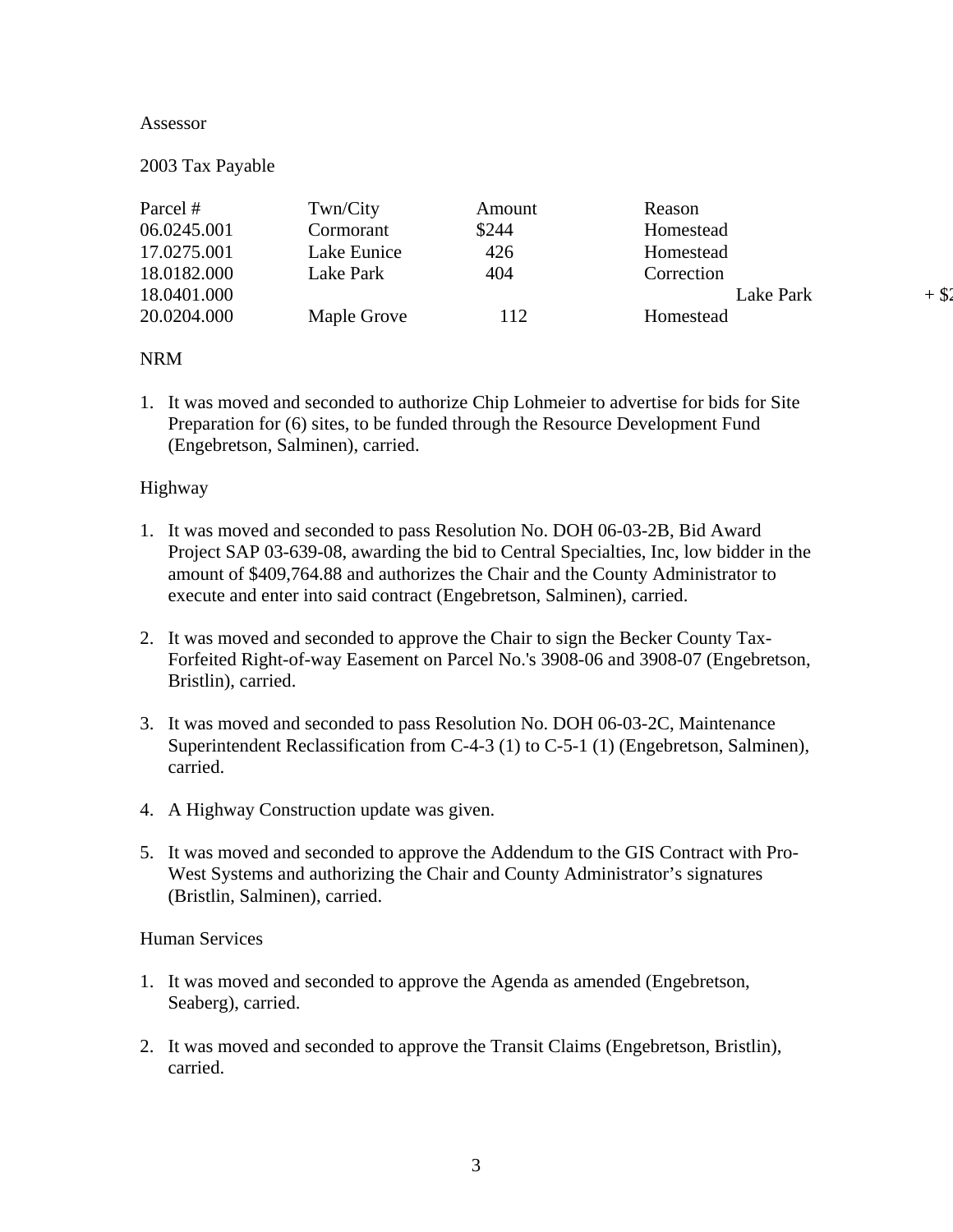- 3. It was moved and seconded to continue to contract with Glenmore Counseling for Chemical Treatment (Salminen, Bristlin), carried.
- 4. It was moved and seconded to approve a purchase of services contract with CEP for 6-months for employment services (Salminen, Bristlin), carried.
- 5. The Administrative Secretary to the Human Services Director is retiring as of June 30, 2003. It was moved and seconded to approve that this position will move from a full-time position to a part-time position on August 1, 2003 and authorization is given to fill this position (Salminen, Bristlin), carried.
- 6. It was moved and seconded to approve to fill the Office Support Specialist Vacancy in the Financial Support Unit due to a resignation (Bristlin, Seaberg), carried.
- 7. It was moved and seconded to authorize Matt Casey, Director, Human Services to apply to the Social security Administration to become a Fee-for-Service Payee and to allow the Director to waive the fee for hardship cases (Bristlin, Seaberg), carried.
- 8. The Human Services Legislation for 2003 was reviewed.
- 9. It was moved and seconded to approve the Human Services Claims (Bristlin, Salminen), carried.
- 10. It was moved and seconded to accept the Public Assistance Applications (Bristlin, Salminen), carried.

### **Commissioners**

- 1. Reports & Correspondence:
	- a. EQB Meeting, Commissioner Engebretson
	- b. AMC District IV Meeting, Commissioners Winter, Engebretson
- 2. Appointments:
	- a. It was moved and seconded to appoint Anna Brown to the Extension Committee (Bristlin, Salminen), carried.
- 3. It was moved and seconded to approve to send the Regional Center Interest Form to the University of Minnesota Extension Division (Bristlin, Seaberg), carried.
- 4. Space Needs were addressed by Brian C. Berg, County Administrator. Information was presented from Bill Fossen, Realtor, for consideration of a lease agreement of property adjacent to the Courthouse. Brian was asked to bring back additional information on this agreement and also on the parking issue to the next Board Meeting of July 08, 2003. Consensus of the Board was to move forward with the study.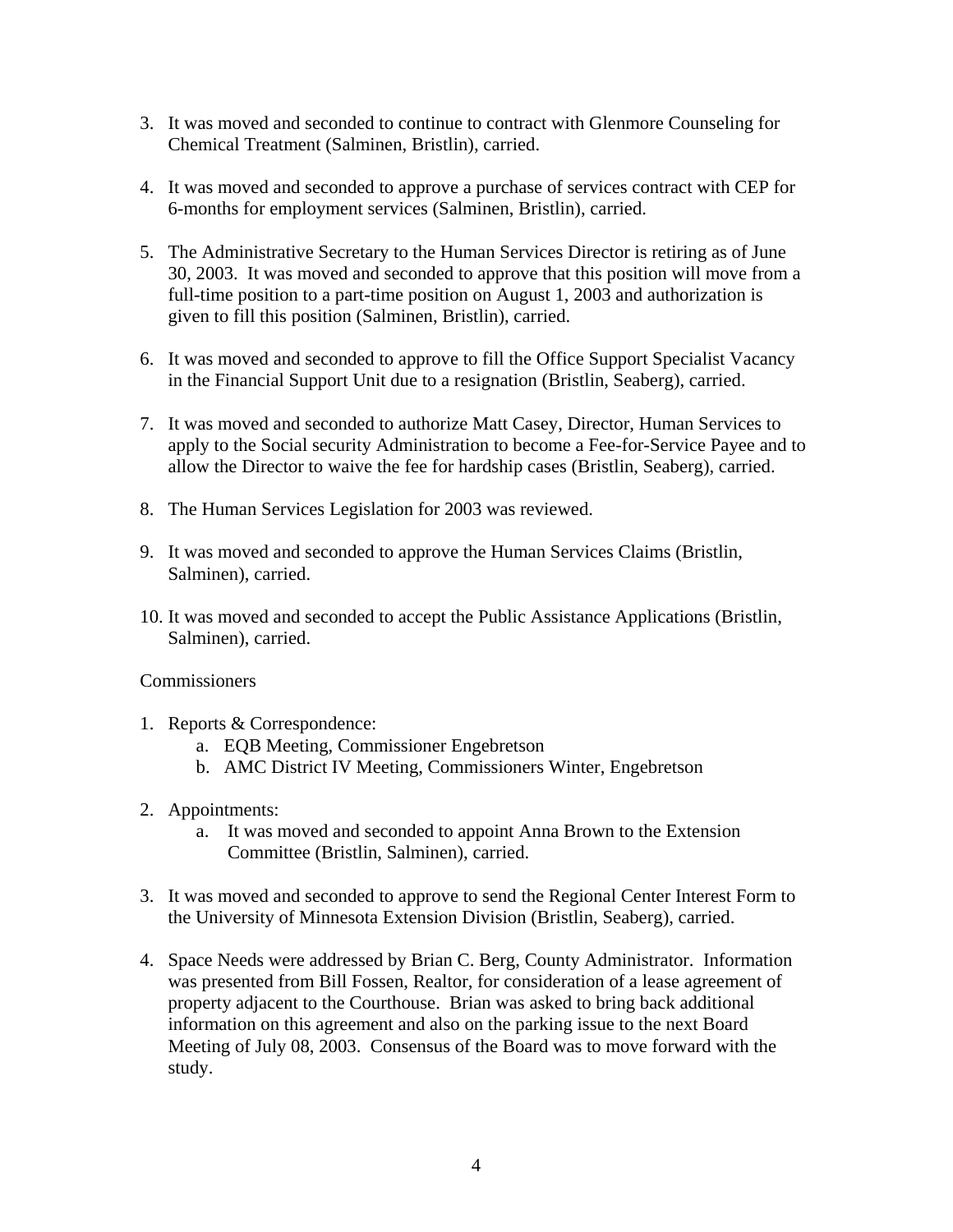5. It was moved and seconded to pass Resolution No. 06-03-2D notifying the Counties of Mahnomen and Norman and the MN. Commissioner of Health of the intended withdrawal of Becker County from the Joint Powers Agreement that created the Becker-Mahnomen-Norman Multi-County Board of Health effective January 1, 2005. A Letter of Intent and the Resolution will be sent to the parties involved in this agreement. The Board will study how Public Health Services are delivered for the next year and then proceed with a structure that best meets the Public Health needs of Becker County residents (Bristlin, Salminen), carried. Engebretson voting nay. Roll Call of the vote was taken: Bristlin-yea; Salminen-yea; Engebretson-nay; Seabergyea. Commissioner Engebretson requested that the Board read the Public Health Information.

## Planning & Zoning

- 1. Results of the Planning Commission (PC) of June 17, 2003:
	- 1) FIRST ORDER OF OLD BUSINESS: It was moved and seconded to concur with the PC findings and recommendations to approve the Final Plat of Vizsla Beach, Little Cormorant Lake, Audubon Twp., based on the fact that the plat does meet the criteria of the Subdivision Ordinance and that the land is suitable units natural state for the proposed use with minimal alteration (Bristlin, Seaberg), carried.
	- 2) SECOND ORDER OF OLD BUSINESS: It was moved and seconded to concur with the PC findings and recommendations to approve the Final Plat of Chesapeake Beach, Little Cormorant Lake, Audubon Twp., based on the fact that the plat does meet the criteria of the Subdivision Ordinance and that the land is suitable in its natural state for the proposed use with minimal alteration (Salminen, Bristlin), carried.
	- 3) FIRST ORDER OF NEW BUSINESS: Jeffrey Aafedt. Tabled.
	- 4) SECOND ORDER OF NEW BUSINESS: Central Specialties. It was moved and seconded to concur with the PC findings and recommendations to approve a conditional use permit to allow a temporary hot mix plant on the property based on the fact that the use is compatible to the extraction activity on the property (Engebretson, Salminen), carried.
	- 5) THIRD ORDER OF NEW BUSINESS: Todd Fraser. Tabled.
	- 6) FOURTH ORDER OF NEW BUSINESS: Gary & Gayle Kaatz. It was moved and seconded to concur with the PC findings and recommendations to approve the certificate of survey to allow two tracts of land, one being 2.71 acres in size and one being 6.89 acres in size, based on the fact that the certificate meets the criteria of the Subdivision Ordinance (Salminen, Bristlin), carried.
	- 7) FIFTH ORDER OF NEW BUSINESS: Ed Streeper. It was moved and seconded to concur with the PC findings and recommendations to approve the certificate of survey to allow two tracts of land, both being 2.51 acres in size based on the fact that the certificate meets the criteria of the Subdivision Ordinance (Engebretson, Salminen), carried.